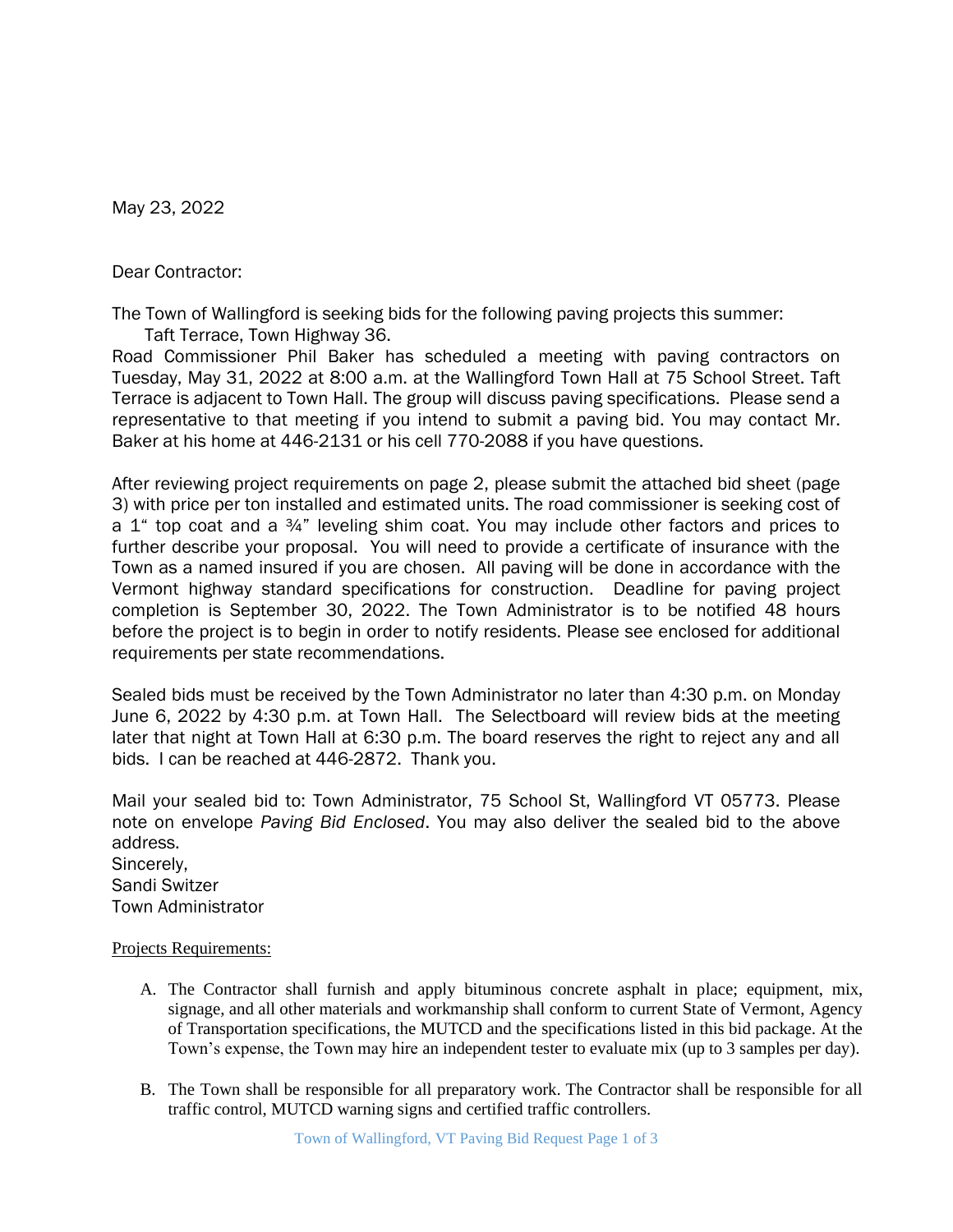- C. The Town shall retain control of operations and shall have the authority to terminate any and all paving if the Highway Department determines that project quality could be adversely affected due to inclement weather or other conditions.
- D. Two rollers will be required; both must meet state specifications for tonnage requirements. The breakdown roller will be required to have rubber tires.
- E. The Contractor agrees to operate in compliance with all MUTCD, OSHA and VOSHA requirements and all generally accepted safety standards.
- F. The Contractor shall provide evidence of Workers Compensation and liability insurance (\$1,000,000 per occurrence and \$2,000,000 total liability) naming the Town of Wallingford, VT as an additionally insured and a completed IRS W-9 form within two (2) business days of notification by the Town that the Town intends to award the Contract to the Contractor. The Town may nullify the awarding of the Contract for failure to satisfy this requirement in its entirety.

## **BID SHEET – 2022 PAVING PROGRAM**